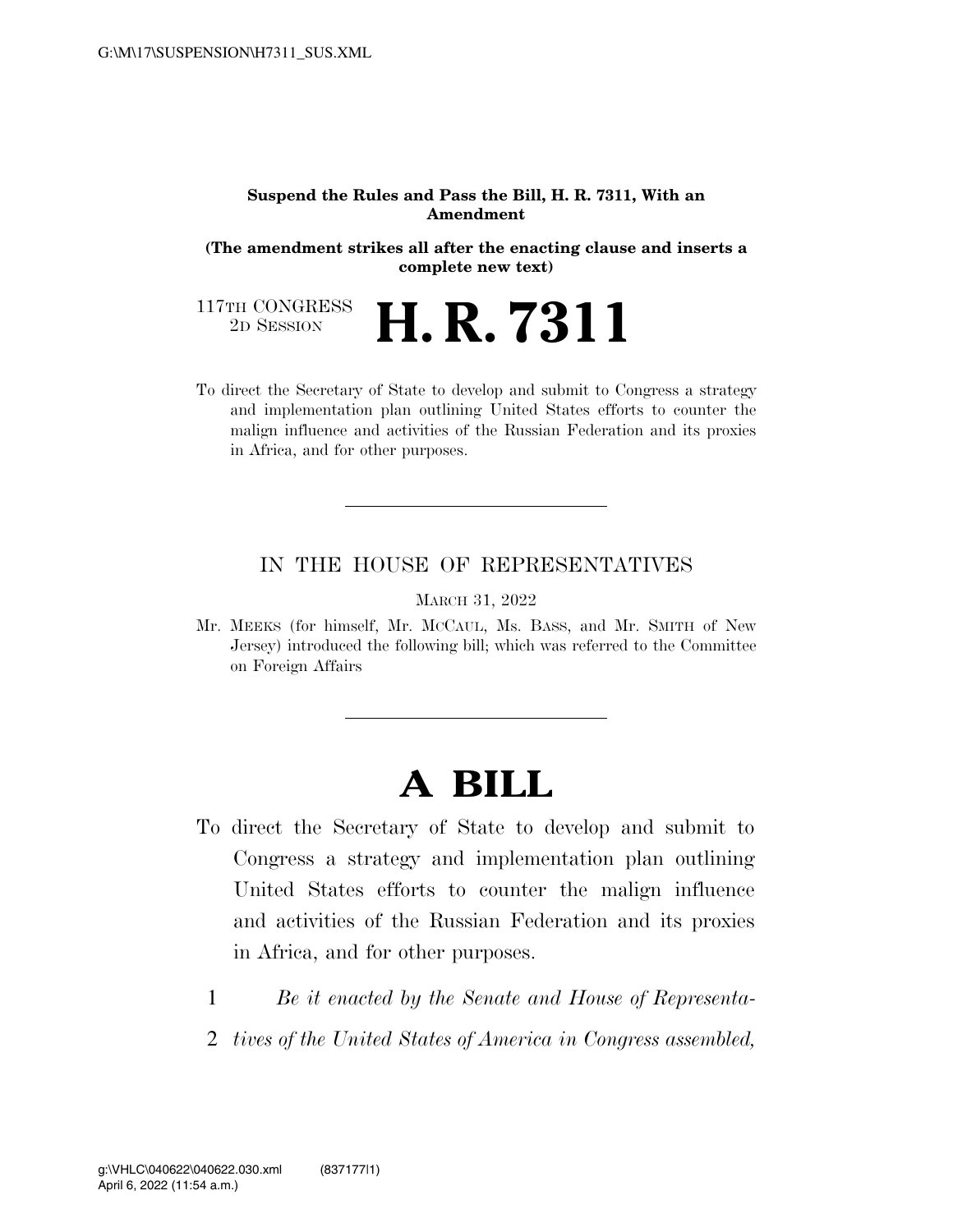$\mathfrak{D}$ 

#### **SECTION 1. SHORT TITLE.**

 This Act may be cited as the ''Countering Malign Russian Activities in Africa Act''.

#### **SEC. 2. SENSE OF CONGRESS.**

- It is the sense of Congress that the United States— (1) should regularly assess the scale and scope of the Russian Federation's influence and activities in Africa that undermine United States objectives
- and interests; and
- (2) determine how—

 (A) to address and counter such influence and activities effectively, including through ap- propriate United States foreign assistance pro-grams; and

 (B) to hold accountable the Russian Fed- eration and African governments and their offi- cials who are complicit in aiding such malign influence and activities.

## **SEC. 3. STRATEGY AND IMPLEMENTATION PLAN; REPORT.**

 (a) STRATEGY AND IMPLEMENTATION PLAN.—Not later than 90 days after the date of the enactment of this Act, the Secretary of State shall develop and submit to the appropriate congressional committees a strategy and implementation plan outlining United States efforts to counter the malign influence and activities of the Russian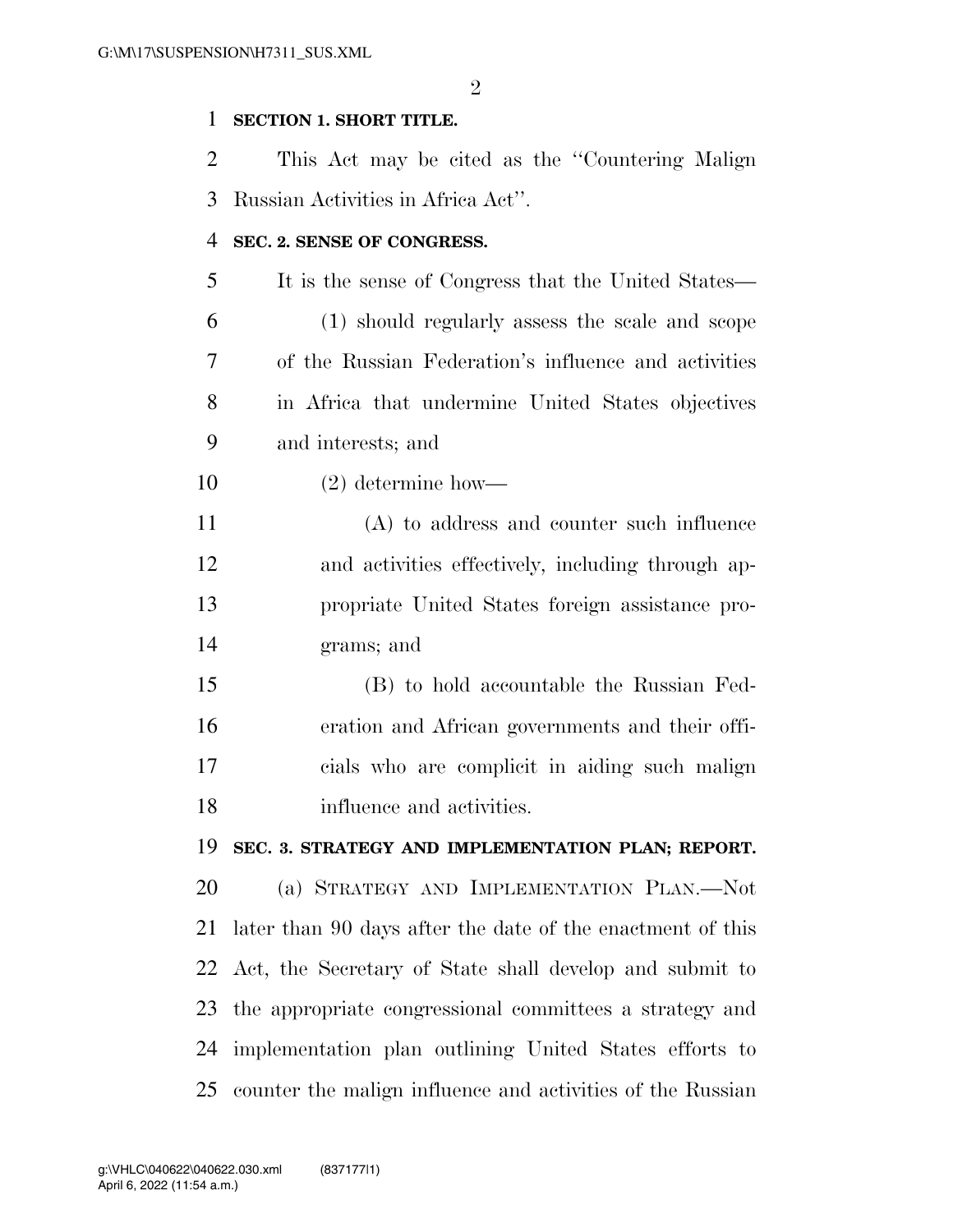Federation and its proxies in Africa, including programs and other initiatives designed to—

 (1) strengthen democratic institutions, improve government transparency and accountability, im- prove standards related to human rights, labor, anti- corruption initiatives, fiscal transparency, monitor natural resources and extractive industries, and other tenets of good governance; and

 (2) monitor and report on Russian political in- fluence and disinformation operations and the activi- ties of Russian, Russia-connected, or Russian-funded private military contractors in Africa.

(b) REPORT.—

 (1) IN GENERAL.—Not later than 180 days after the date of the enactment of this Act, and an- nually thereafter for 5 years, the Secretary of State, in consultation with the heads of other relevant Fed- eral departments and agencies as appropriate, shall submit to the appropriate congressional committees a report on the strategy and implementation plan re- quired by subsection (a) and related efforts to counter the malign influence and activities of the Russian Federation and its proxies in Africa.

 (2) ELEMENTS.—The report required by para-graph (1) shall include the following: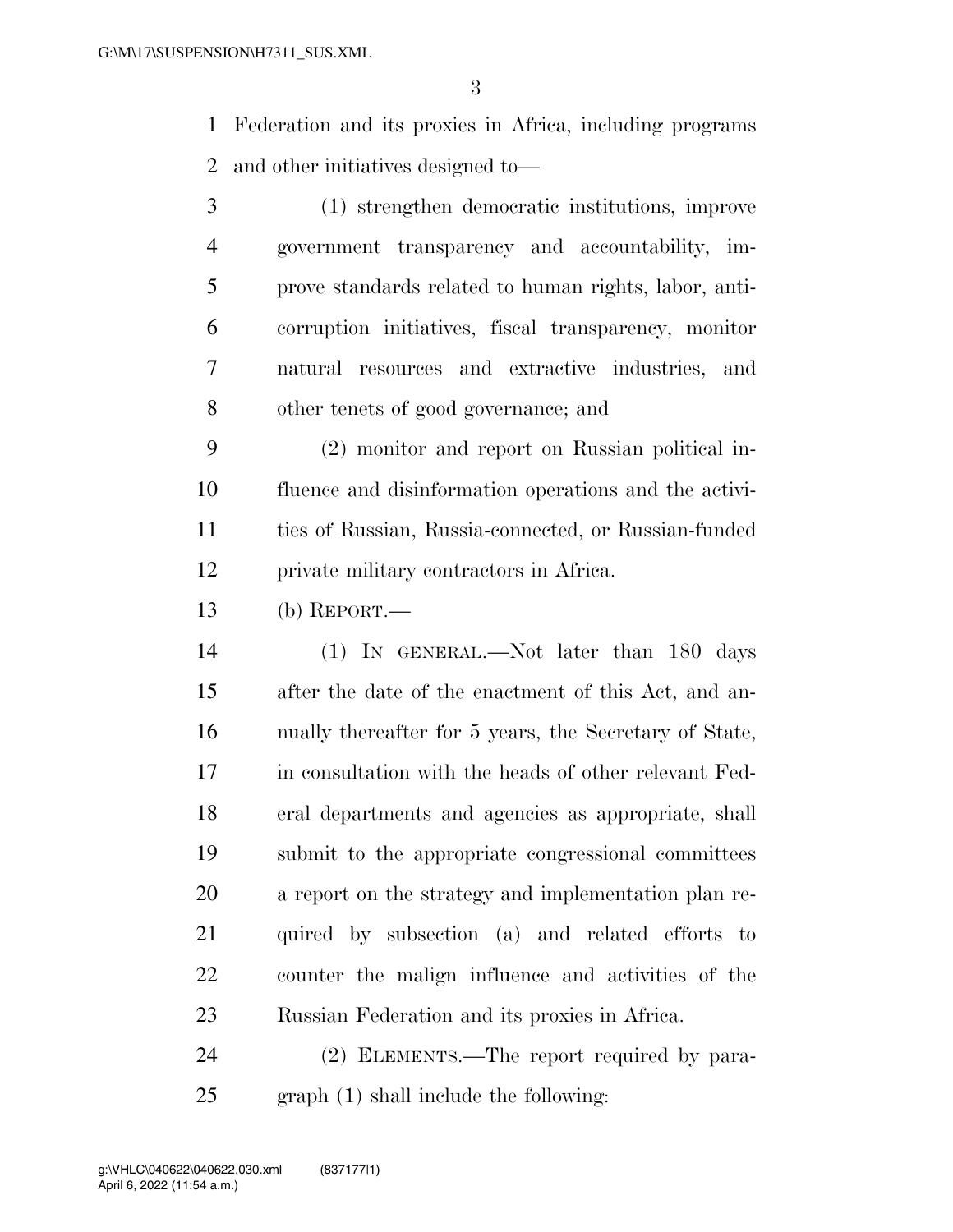(A) An assessment of the scope and nature of the Russian Federation's malign influence and activities and related diplomatic, economic, and security priorities and strategic objectives of such engagement in Africa, including influ- ence and activities that involve Russian proxies, such as Russian oligarchs, Russian-funded pri- vate military contractors, and other individuals and entities directly or indirectly employed by or financially or politically associated with Rus- sia and its officials, who are involved in or aid activities to, among other things— (i) manipulate African governments and their policies, as well as the public opinions and voting preferences of African populations and diaspora groups, including those in the United States; and (ii) invest in, engage, or otherwise control strategic sectors in Africa, such as mining and other forms of natural resource extraction and exploitation, military basing 22 and other security cooperation agreements, and information and communications tech-

nology.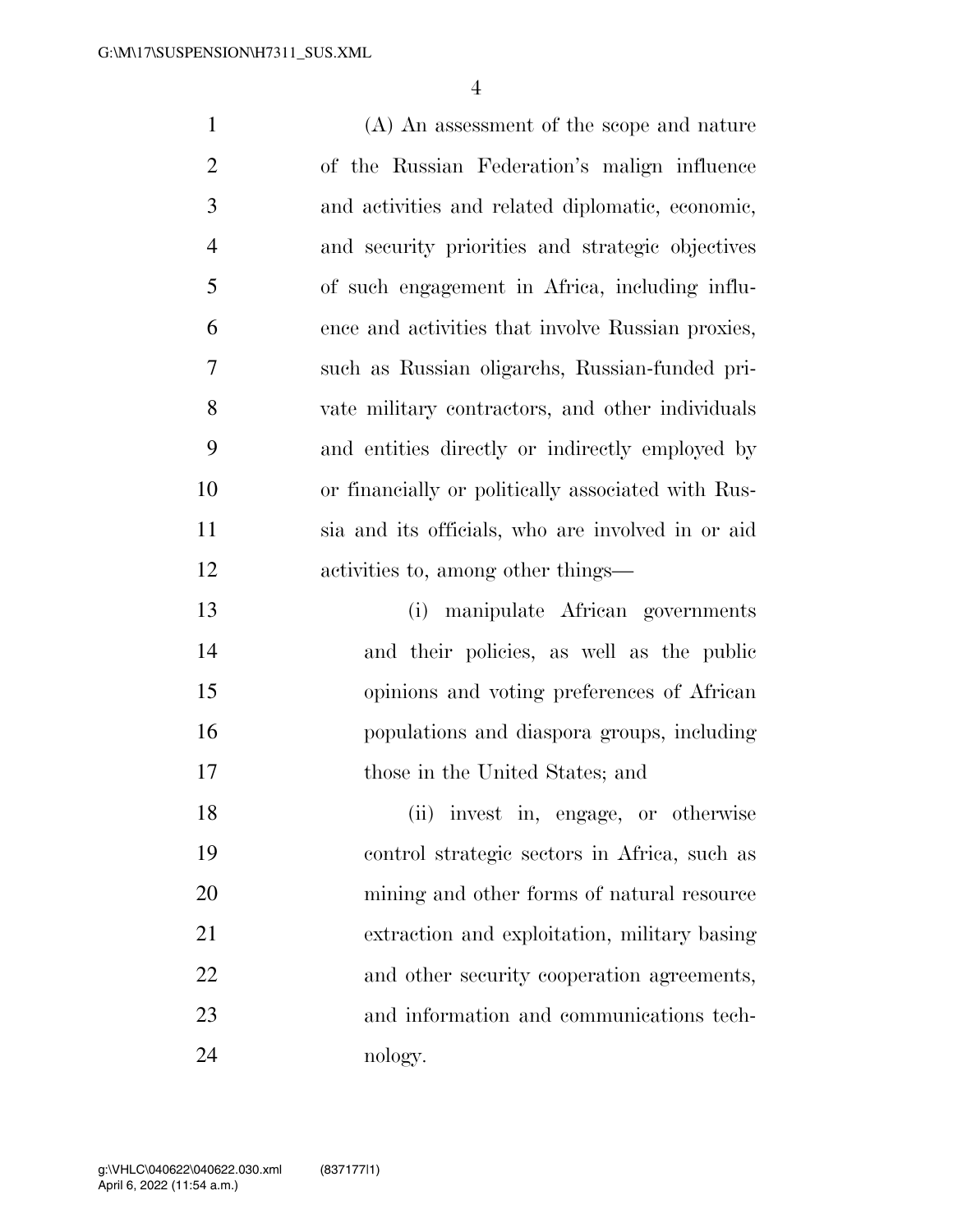(B) A detailed account of United States foreign assistance and other initiatives devel- oped and implemented during the preceding 3 fiscal years to address Russia's malign influence and activities in Africa, including the objectives and details of planned programs and initiatives set out in the strategy required by subsection (a). (C) An analysis of policy and pro-grammatic limitations, gaps, and resource re-

lign influence and activities in Africa.

 (D) An overview of other initiatives and assistance programs funded by other inter- national donors and partner countries to counter Russia's malign influence and activities in Africa.

quirements to effectively counter Russia's ma-

 (E) An identification of African govern- ments and government officials, Russian gov- ernment officials, and other individuals and en-21 tities that have facilitated payments and other prohibited activities that benefit United States- sanctioned individuals and entities tied to Rus- sia, including in violation of the Global Magnitsky Human Rights Accountability Act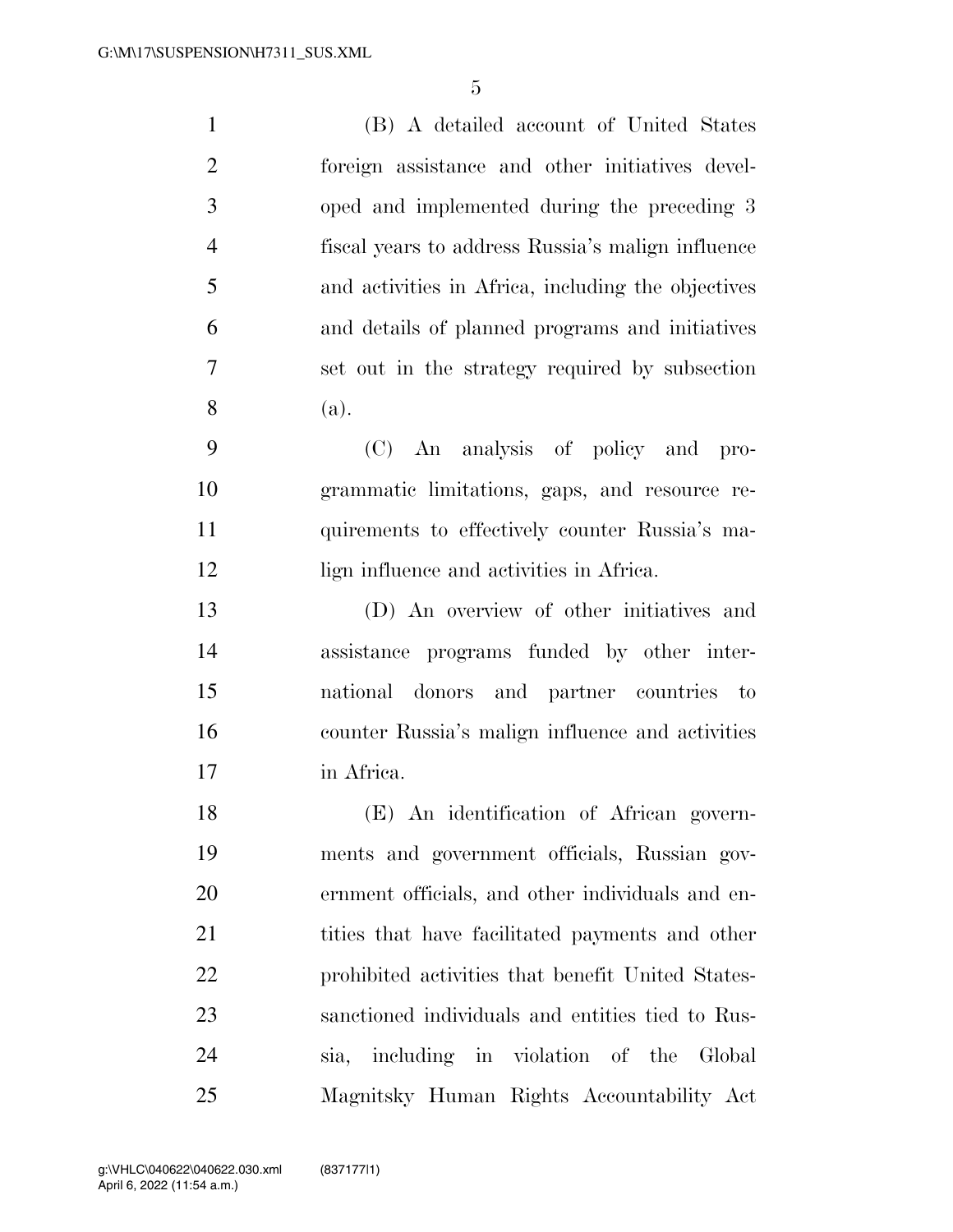(subtitle F of title XII of Public Law 114–328; 2 22 U.S.C. 2656 note), the Countering Amer- ica's Adversaries Through Sanctions Act (Pub- lic Law 115–44; 22 U.S.C. 9401 et seq.), Exec- utive Order 14024 (86 Fed. Reg. 20249; relat- ing to blocking property with respect to speci- fied harmful foreign activities of the Govern- ment of the Russian Federation), and Executive Order 13848 (83 Fed. Reg. 46843; relating to imposing certain sanctions in the event of for- eign interference in a United States election), and a detailed overview of United States efforts to hold such governments, officials, and other individuals and entities complicit in violating or facilitating the evasion of United States sanc- tions against Russia and its proxies accountable through sanctions or other restrictions.

 (F) An identification of foreign companies and persons that have provided transportation, logistical, administrative, border crossing, or money transfer services to Russian mercenaries or armed forces operating on behalf of the Rus- sian Government in Libya, and an analysis of whether such entities meet the criteria for im-position of sanctions under section 1(a) of Ex-